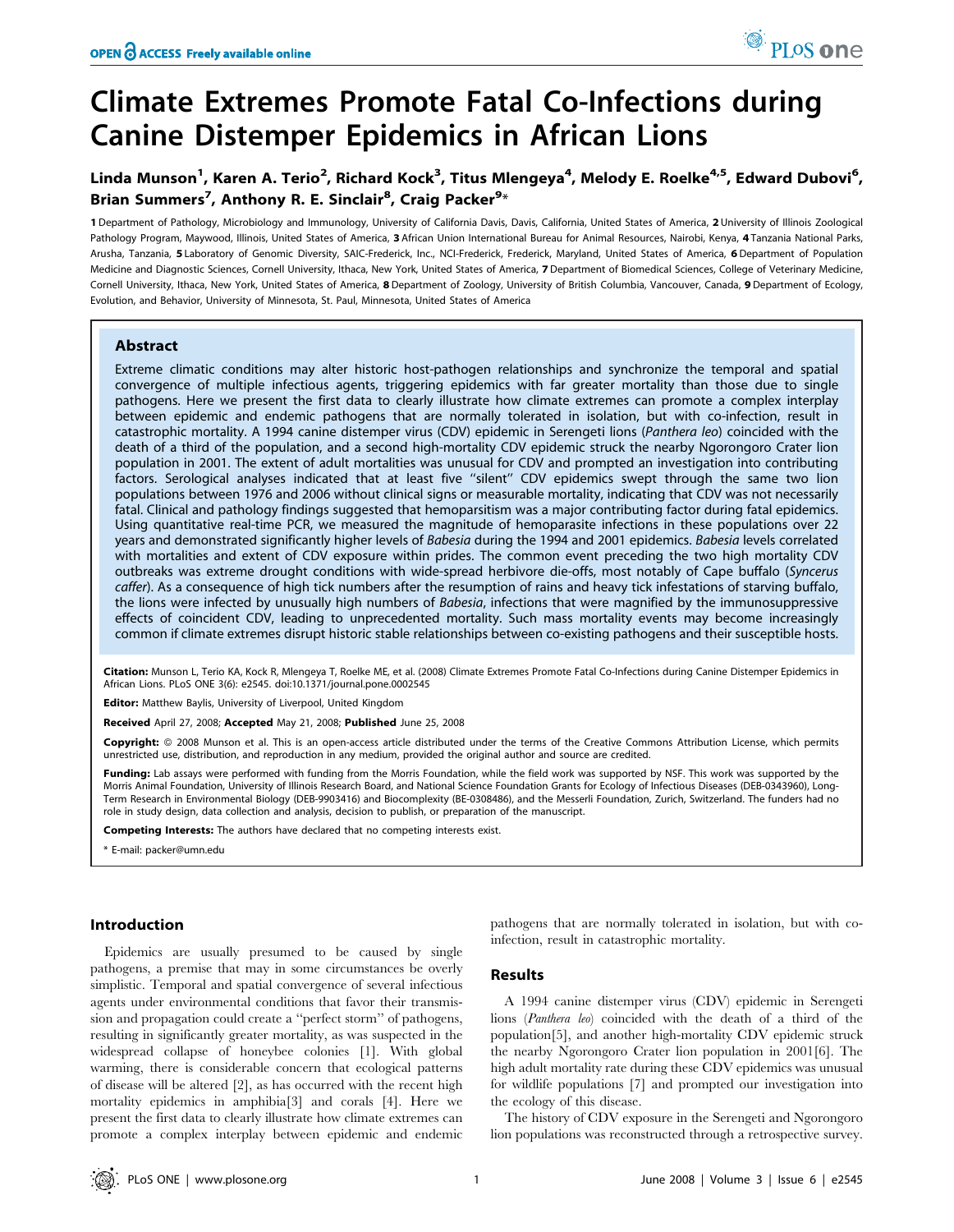Serological assays of 599 blood samples collected from 510 knownaged lions between July 1984 and January 2007 revealed a repeated pattern of prolonged absence (5–13 yrs in duration) of CDV infection from the Serengeti (as indicated by negative serum titers) punctuated by short periods with widespread (60–95%) CDV exposure. The duration of these epidemics could only be estimated from the two CDV outbreaks with coincident increases in mortality (6–7 mo in the Serengeti study area in 1994 and 10 wks in Ngorongoro in 2001). Fig. 1(A,B) superimposes the timing of each CDV outbreak on the monthly lion population totals, highlighting the two fatal outbreaks in red and illustrating the absence of appreciable mortality during the remaining five outbreaks. The two fatal epidemics occurred under strikingly similar circumstances: severe drought followed by heavy rains. The Serengeti drought of 1993 was the worst in  $\geq 40$  yrs, resulting in extensive ungulate deaths[8], and the Crater drought of 2000 was equally severe[6,9], suggesting that a climate-associated factor contributed to lion mortalities during CDV exposure.

The Crater epidemic in 2001 provided a unique opportunity to investigate the linkage between severe drought and CDV-related mortality. Ten anesthetized lions were examined over a 5-day period in the 10-wk span when 24 of the 61 Crater lions died. Five of these 10 lions were in poor physical condition and eight had fevers  $>39^{\circ}$  C, as well as enlarged lymph nodes and spleens. Many had skin ulcers associated with Stomoxys fly infestations, and some were clinically dehydrated. All 10 lions had macrocytic normochromic anemia with hematocrits ranging from 18–32% [normal lion ranges being 35–45% (International Species Inventory System, Eagan, MN 55121-1170 USA)], total red cell numbers ranging from  $3.8-4.8\times10^{12}$ /l (average of  $4.3\times10^{12}$ /l with normal =  $7-8\times10^{12}$ /l), and hemoglobin ranging from 7-12 g/l (average of 9.3 g/l with normal  $= 8-12$  g/dl), an anemia consistent with ongoing intravascular hemolysis and not CDV, and a dying cub was observed with bloody urine, consistent with hemolysis from hemoparasitism[10]. Together, these findings suggested hemoparasitism was a major contributing factor to morbidity and mortality. Antibodies against CDV were detected in all 10 examined lions, including a 5-mo-old cub (an age when passive immunity usually is undetectable), and high titers (1:256– 1:3072) were present in five of the lions, providing strong evidence of recent recovery from CDV exposure.

Although nearly 40% of the population was lost during the epidemic, only two lion carcasses were located for necropsy, an adult found dead and a 5-mo old orphaned cub that was killed by hyenas. The adult suffered from severe systemic babesiosis with low numbers of red blood cells in most organs (suggestive of anemia), sludging of parasitized red blood cells in intestinal capillaries (Fig. 2 A,C), and widespread erythrophagocytosis in the



Figure 1. Timing and impact of CDV outbreaks in (A) Serengeti and (B) Ngorongoro Crater. The heavy lines show the number of adults (≥4 yrs of age), and the narrow lines show the total populations. Blue bars indicate likely timing of "silent" outbreaks that were only detected retrospectively by serology; pink bars show fatal outbreaks. Note that serological data are unavailable for the Crater from 1991–2000. (C, D) Number of buffalo carcasses in the diet of the respective lion populations each year and bone marrow fat scores of Serengeti buffalo. Data are restricted to years with comparable levels of search effort. Red circles in the Serengeti (C) show the bone marrow fat scores (% of bone marrow that was fat) of buffalo carcasses. Note: Full-time lion staff was not stationed in the Crater during 1984–98. doi:10.1371/journal.pone.0002545.g001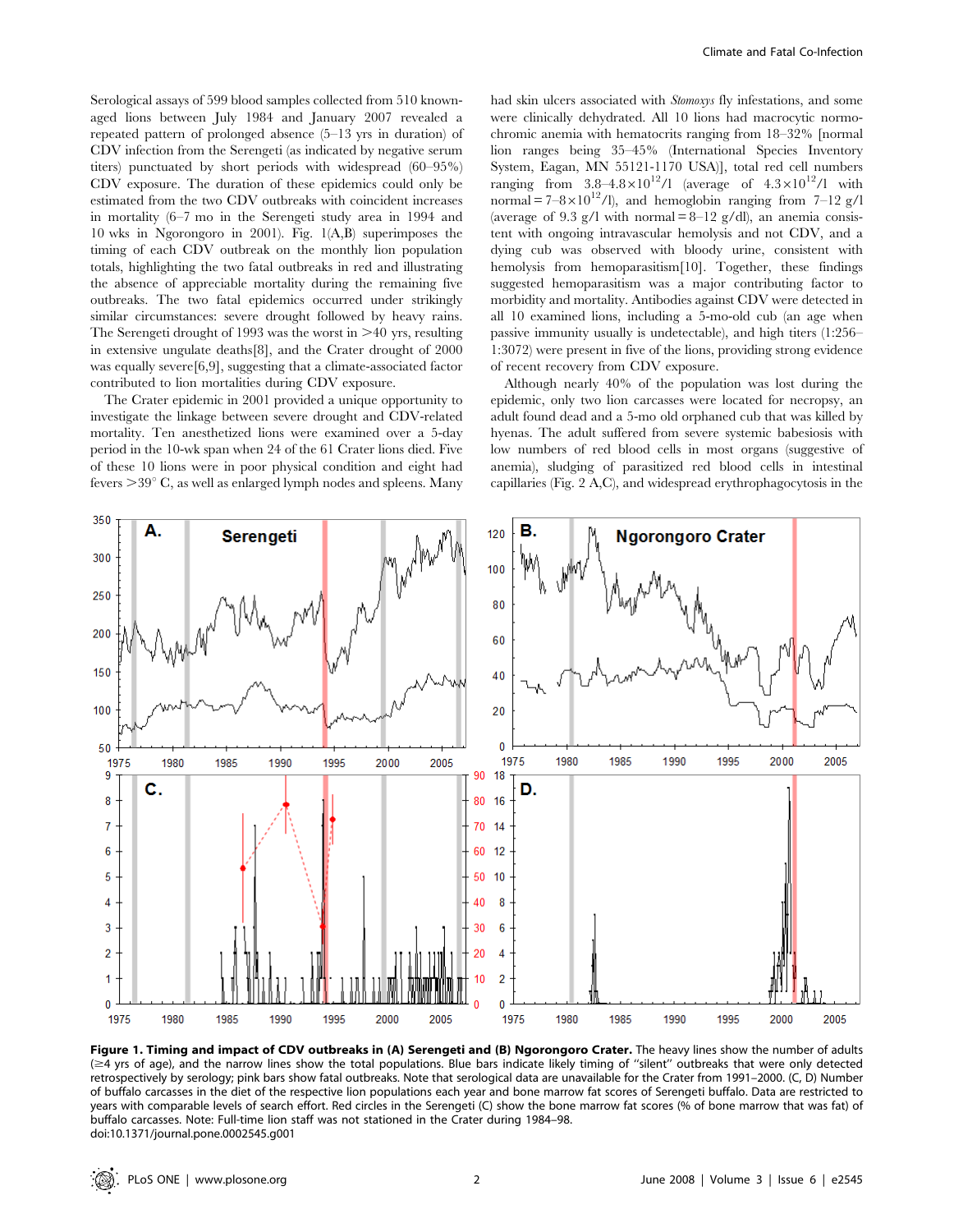spleen and lymph nodes. The orphaned cub also had widespread babesiosis. Additionally, both lions had marked lymphocyte depletion in lymph nodes (Fig. 2B), suggesting profound immunosuppression consistent with recent CDV infection[7]. Active CDV infection was ruled out as the cause of death in both lions because no viral cytopathic changes, such as syncytia or cellular inclusions, were noted by histopathology, and imunohistochemistry for CDV was negative.

Babesia is a tick-borne intraerythrocytic protozoan (hemoparasite) that usually infects African lions at low levels without compromising their health [11,12]. However in both the 1994 Serengeti and 2001 Crater CDV epidemics, unusually abundant Babesia were noted in blood smears collected from lions. To quantify these hemoparasite infections and determine if levels increased during high-mortality CDV epidemics, we measured hemoparasite burdens by quantitative real-time PCR using primers designed to detect Babesia, Theileria, Cytauxzoon, and Hepatozoon. We assayed a total of 346 blood samples from 301 individuals collected from 1984–2004, comparing hemoparasite levels during CDV epidemics with typical infection levels in these populations. We found that hemoparasite burdens were significantly higher during the high-mortality 1994 and 2001 lion dieoffs (Fig. 3). All of the Crater lions that were found to be lethargic, anemic, and febrile when examined in early 2001 and from which blood was available for PCR  $(n=6)$ , had hemoparasite levels that were among the highest measured (fold differences of 37–60). Also, the orphaned cub that was killed by hyenas similarly had high hemoparasite levels (fold difference of 34) consistent with the histologic findings of severe babesiosis.

We then investigated whether the increased load of hemoparasites was due to the introduction of novel pathogens during the fatal CDV epidemics. Four species of Babesia (most similar to B. felis, B. leo, B. gibsoni and an uncharacterized Babesia sp.) and Hepatozoon felis (Fig. 2D) were detected in the populations throughout the entire 20 year study period except for B. leo (the common Babesia of southern African lions [11]) that was only detected in two Serengeti lions sampled in 1985 and 1987. Samples acquired at different times from 32 lions were examined, and infections with different species of Babesia were acquired or cleared with no temporal trend. These data indicate that mortality during the fatal CDV epidemics was not associated with an introduced species or greater numbers of co-infecting Babesia species. We also found Hepatozoon in many lions and compared levels across time. Hepatozoon levels were not associated with fatal outbreaks, as might be expected because Hepatozoan infections are usually subclinical in lions. To rule out other blood-borne infections, we further tested a subset of 30 lions for infection with Mycoplasma hemofelis and M. hemominutium, only finding M. hemominutium. Mycoplasma levels did not parallel hemoparasite levels or increase during lethal CDV epidemics. Similarly, feline immunodeficiency virus (FIV) infection was ruled out as a cofactor because nearly all of the adult Serengeti and Crater lions



Figure 2. Babesia infection in lions from the 2001 epidemic. A) Histopathology of Babesia hyperinfection in an adult lion that died during the epidemic. Small intestinal capillaries are occluded by parasitized red blood cells; B) Marked lymphocyte depletion in the lymph node of the same lion, indicating immunosuppression; C) Electron micrograph of intraerythrocytic piroplasms morphologically compatible with Babesia sp. in the deceased lion; D) Results of denaturant gradient gel electrophoresis for previously characterized carnivore hemoparasites and hemoparasites amplified by PCR from lion samples that demonstrated mixed infections. Lane 1, Babesia canis; lane 2, Cytauxzoon felis; lane 3, B. gibsoni; lane 4, mixture of B. canis, C. felis, and B. gibsoni isolates in lanes 1-3; lane 5, no DNA-negative control; lane 6, lion with Babesia sp. most similar genetically to B. gibsoni, B. felis and a previously uncharacterized Babesia sp.; lane 7, lion with Babesia sp. most similar genetically to B. gibsoni and B. felis; lane 8, lion with hemoparasites most similar genetically to B. gibsoni and Hepatozoon felis; lane 9, lion with a hemoparasite most similar genetically to H. felis. doi:10.1371/journal.pone.0002545.g002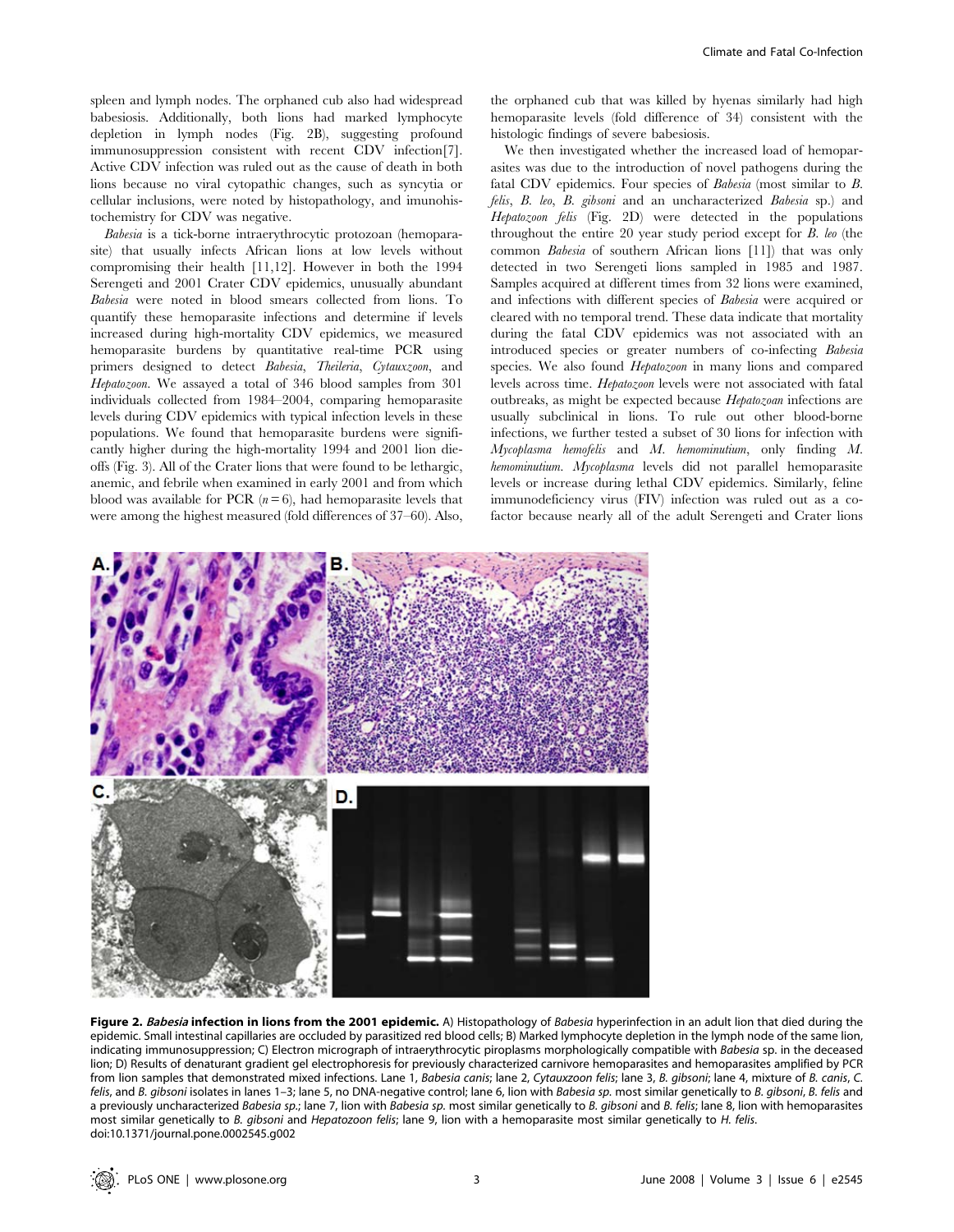

Figure 3. Relative quantity of Babesia in lions sampled each year in the Serengeti (blue triangles) and Ngorongoro Crater (red circles) as determined by real-time PCR. Fatal outbreaks are highlighted in light red. Data are separated according to changes in sample preparation affecting levels of PCR product: (A) red blood cell pellets were extracted from all samples collected in 1984–1996, while (B) whole blood was collected for all subsequent samples. The relative quantity of hemoparasite DNA was calculated as average threshold PCR cycle divided by hemoglobin concentration and expressed as the fold difference greater than the sample with the smallest quantity of hemoparasite DNA. Levels of Babesia infection were significantly higher during the fatal outbreaks, in the Crater, and in assays performed on whole blood (all three factors significant at  $P<0.0001$  in a multivariate analysis,  $n = 344$ ).

doi:10.1371/journal.pone.0002545.g003

have been FIV+ each year since at least 1984, and FIV-infection in lions has never been linked with mortality[13,14]. Together these data indicate that only Babesia co-infection correlated with mortality trends.

Variations in infection and mortality across lion social groups (prides) implicate an interactive effect of CDV and Babesia: prides with higher average CDV titers had a greater proportion of individuals with high levels of *Babesia*  $(r^2 = 0.41, n = 11$  CDVinfected prides,  $P<0.05$ ), and prides with the highest levels of Babesia suffered the highest mortality rates with many prides suffering  $>67\%$  mortality ( $r^2 = 0.63$ , n = 12 prides, P<0.01) (Fig. 4). The only Serengeti pride to remain uninfected by CDV in 1994 had only moderate Babesia levels and no increase in mortality.

In other species, death of CDV-infected animals has been attributed to overwhelming infections with co-pathogens, such as toxoplasmosis, that result from CDV-induced immunosuppression[7,15–17]. Yet these co-infections have not caused deaths in epidemic proportions as occurred in the lion populations. CDVinduced immunosuppression alone cannot explain the Babesia hyperinfection during fatal CDV epidemics, because immunosup-



Figure 4. Pride-level effects of hemoparasitemia on mortality rates during the fatal outbreaks in the Crater (red circle) and Serengeti (blue triangles). Prides with a greater proportion of individuals showing high hemoparasitemia also suffered higher mortality rates ( $P < 0.01$ ).

doi:10.1371/journal.pone.0002545.g004

pression would also have occurred during silent CDV epidemics. Thus the severity of babesiosis during the high fatality epidemics must be attributable in part to the environmental conditions in 1994 and 2001 that strongly favored the propagation of tick vectors for hemoparasites in the lions.

Tick levels in the Serengeti ecosystem during the 1993–4 and 2001 droughts were at unusually high levels due to the general debility of the herbivores and to pasture management in the Crater[9]. Several black rhinoceros (Diceros bicornis) in the Crater died during 2001 due to fulminating babesiosis that was attributed to the extensive tick infestations[9]. While the same climate extremes may have directly affected tick and consequently hemoparasite burdens in the lions, the impact of drought was intensified by its effect on a key prey species, the Cape buffalo. The buffalo were severely nutritionally compromised by the 1994 and 2001 droughts, as evidenced by low bone marrow fat quantification scores (Fig. 1 C, D), and with resumption of the rains, the compromised buffalo developed high tick burdens[18]. Large dieoffs of buffalo occurred immediately prior to, during, and following the CDV epidemics, permitting the lions to feed on unprecedented numbers of tick-infested buffalo carcasses (Fig. 1 C,D). Some ixodid ticks, such as Rhipicephalus appendiculatus, Rhipicephalus simus, and Amblyomma hebraeum are shared between wild herbivores and lions [19,20] and, as potential vectors for B. felis, B. leo, and B. gibsoni[11,21,22], may have completed some of the life cycle stages necessary for Babesia infectivity on the dying buffalo. In support of that hypothesis, hemoparasite levels were significantly higher in lions that fed on buffalo during the 1994 Serengeti die-off than in lions from prides with low buffalo exposure  $(P = 0.0011$ , Mann-Whitney). Among buffalo-eating lions, hemoparasite levels were significantly higher in lions that had been infected with CDV  $(P = 0.0099)$ , demonstrating the permissive effect of viral immunosuppression. Two prides that were exposed to CDV but did not prey on buffalo, had lower levels of Babesia infection and no increased mortality in 1994, evidence that exposure to buffalo influenced disease outcome in lions.

#### **Discussion**

The higher burden of Babesia in the Crater than Serengeti lions may have resulted from a variety of ecological and genetic factors.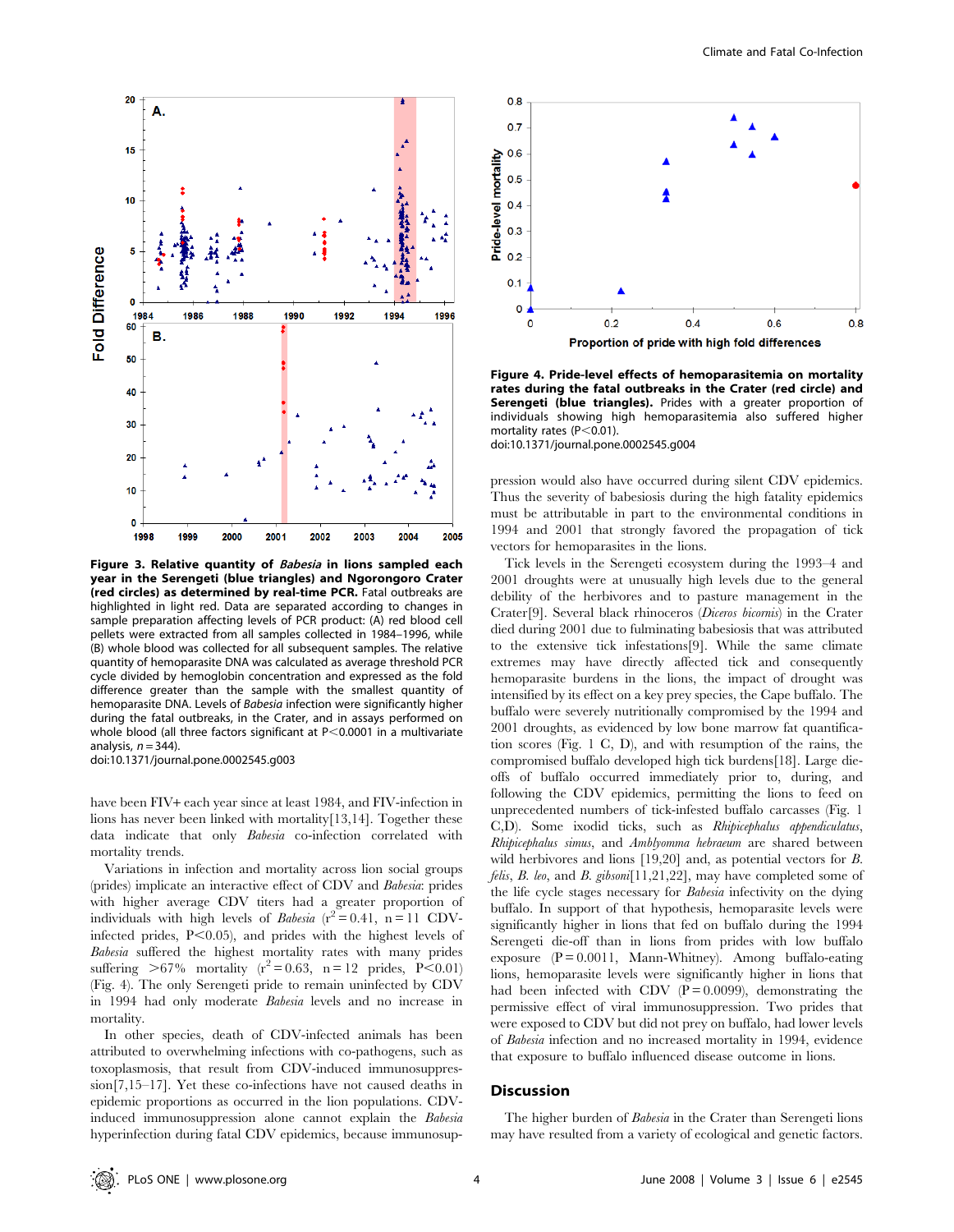The Crater floor supports a high density of large mammalian herbivores and associated carnivores that can serve as hosts to Babesia vectors. Anthropogenic landscape alterations also may have contributed to heavy tick burdens. Grass fire on the Crater floor was actively suppressed from the 1970s until the high tick infestations of 2001[9] (and associated deaths of several rhinoceros[23]) led to a new policy of controlled burning [9]. Genetic homogeneity may also play a role because the Crater lions are highly inbred compared to their Serengeti counterparts [24] and may be more susceptible to parasitic and viral infections [6]. Stomoxys flies also flourished in the rains following the Crater drought, causing pruritic skin ulcers on lions similar to those seen during a severe (but undiagnosed) lion die-off in the Crater in 1962[25]. We tested Stomoxys flies collected from lions in 2001 and successfully amplified Babesia sp. and Hepatozoon sp., but could not confirm whether the flies served as additional biological Babesia vectors during the epidemic.

Our findings show that high-mortality CDV epidemics coincided with unusually high levels of Babesia infection resulting from climatic events that increased the lions' exposure to tickinfested prey. The combination of high tick exposure and CDVrelated immunosuppression caused the hemoparasite infections to become fulminating. If extreme weather events become increasingly frequent owing to global climate change, the consequent synchronization of proliferating pathogens or their vectors may cause disease to become a major threat to historically stable populations that had previously coexisted with multiple viral and parasitic pathogens.

## Materials and Methods

#### Blood and tissue samples

Blood samples (309 from Serengeti; 37 from Ngorongoro Crater) were collected from African lions (266 in the Serengeti; 35 in Ngorongoro) every year between 1984–2004 except 1988 and 1997. Blood was stored either as whole blood in EDTA or as packed red blood cells and serum. All samples were first preserved in liquid nitrogen before being stored at  $-70^{\circ}$ C. Serum was tested for CDV antibodies by a viral neutralization assay using Onderstepoort CDV strain inoculated onto Vero cells.

Histopathology and immunohistochemistry to detect CDV antigens in tissues were performed by published methods.[5] For electron microscopy, samples were selected from formalin-fixed paraffin-embedded small intestines that had evidence of hemoparasites occluding the small intestinal capillaries by light microscopy. Tissues were excised from the paraffin block, deparaffinized, post-fixed in  $2\%$  OsO<sub>4</sub>, embedded in Epon, sectioned at 50 nm, stained with lead citrate and uranyl acetate, and examined on a Phillips 301 electron microscope.

#### Quantitative Real-time PCR

Total hemoparasite DNA was quantified from whole blood or red blood cells (RBC) by real-time PCR using generic PCR primers designed to amplify a 246 bp fragment of the 18 s rRNA gene in Babesia sp., Cytauxzoon sp., Theileria sp., and Hepatozoon sp. DNA was isolated from blood samples and flies using a commercially available kit (DNeasy Tissue Kit, Qiagen, Valencia CA). To quantify levels of selected hemoparasites, generic PCR primers (Bab1: 5'CAG TTG GGG GCA TTC GTA T 3' and Bab3: 5' CTC CCC CCA GAA CCC AAA G 3') were designed that amplified a 246 bp fragment of the 18 s rRNA gene in known Babesia sp., Cytauxzoon sp., Theileria sp., and Hepatozoon sp. Total hemoparasite DNA was quantified by real-time PCR (iCycler RT-PCR Thermocycler, Bio-Rad, Richmond, CA, USA). Reaction mixture (25 µl) contained 2.5 pmol forward and reverse primers and 12.5 µl iQ SYBR Green Supermix (Bio-Rad) used according to manufacturers' directions. PCR conditions were  $94^{\circ}$ C 5 min; 40 cycles of 94 $^{\circ}$ C for 2 min, 55 $^{\circ}$ C for 30 s, 72 $^{\circ}$ C for 30 s; and a dissociation stage. Appropriate positive (Babesia leo, provided by Dr. B. Penhzorn, University of Pretoria, Onderstepoort, RSA) and negative controls were included in all assays. All samples were run in triplicate and threshold values averaged. Assay efficiency is 93.2%.

Because Babesia sp. do not have a white blood cell stage, it was biologically relevant to determine relative hemoparasitemia in relation to RBC concentration. As mammalian RBC do not contain nuclei, genes typically used to normalize between samples for quantitative PCR (such as GAPDH) could not be used. Archived blood samples had been frozen, so RBC were lysed and RBC concentrations could not be determined. Therefore, samples were normalized using hemoglobin concentrations (Pentra 60, Horiba ABX Montpellier, France) as a proxy for RBC number. Quantification of hemoglobin in frozen whole blood and red blood cell pellets were shown to correlate with hemoglobin concentrations in fresh whole canine blood (data not shown). Relative quantity of hemoparasite DNA was then calculated as average threshold cycle normalized by hemoglobin concentration and expressed as the fold difference greater than the sample with the smallest quantity of hemoparasite DNA.

#### Density gel gradient electrophoresis (DGGE)

To determine if more than one type of hemoparasite was present within individual blood samples, a 477 bp fragment of the 18 s rRNA gene was amplified by PCR using primers (Bab6: 5' GAG TAG/T CAA TTG GA G 3' and Bab7: 5' GGC AAA TGC TTT CGC AGT AG 3') with a GC-clamp (CGCCCGCCGCGCCCCGCGCCCGGCCCGCCGCCGCC- $GC$ -) attached to the  $5'$  end of the forward primer to improve separation of closely related sequences. DNA extracts were thawed, and  $2.5 \mu l$  was added to a  $25 \mu l$  reaction volume containing standard amounts of GeneAmp reagents (Applied Biosystems, Foster City CA, USA), 2.5 pmol of each primer and 1.5 mM MgCl<sub>2</sub>. Amplification (94 $^{\circ}$ C for 2 min; 35 cycles of 94 $^{\circ}$ C for 1 min,  $55^{\circ}$ C for 1 min, and  $72^{\circ}$ C for 1 min; and  $72^{\circ}$ C for 5 min) was performed in a thermocycler (Applied Biosystems model 9700). Amplified products were separated and visualized on a 12% polyacrilamide gel with a 0–40% urea-formamide gradient (Dcode Electrophoresis Reagent Kit, BioRad, Richmond, CA, USA) run in TAE buffer at  $60^{\circ}$ C and  $300V$  for  $4\frac{1}{2}$  hours in a BIORAD D-GENE apparatus (BioRad, Richmond, CA, USA). Positive controls (pure isolates of Babesia leo, B. canis, B. microti and Cytauxzoon felis donated by Dr. Patricia Conrad, University of California, Davis, CA, USA), as well as no DNA-negative controls were included with each electrophoresis. DNA was stained with a fluorescent nucleic acid stain (GelStar Nucleic Acid Gel Stain, Cambrex, Rockland ME, USA) and examined under ultraviolet light. Seventy-four representative bands from 31 lions were sequenced by cutting the band out of the gel and soaking in dH2O overnight, re-amplifying the DNA from the band using a new forward primer (Bab8: 5'ATT GGA GGG CAA GTC TGG 3') with Bab7 primer (459 bp). Amplicons were purified (ExoSAP-IT, USB Corporation, Cleveland OH, USA) and nucleotide sequences of both strands were determined using an automated capillary sequencer (Applied Biosystems 3730XL, Foster City CA, USA) at the University of Chicago Cancer Research Center DNA Sequencing Facility. Sequences were compared to published sequences of confirmed strains in the GenBank database to confirm their identity.